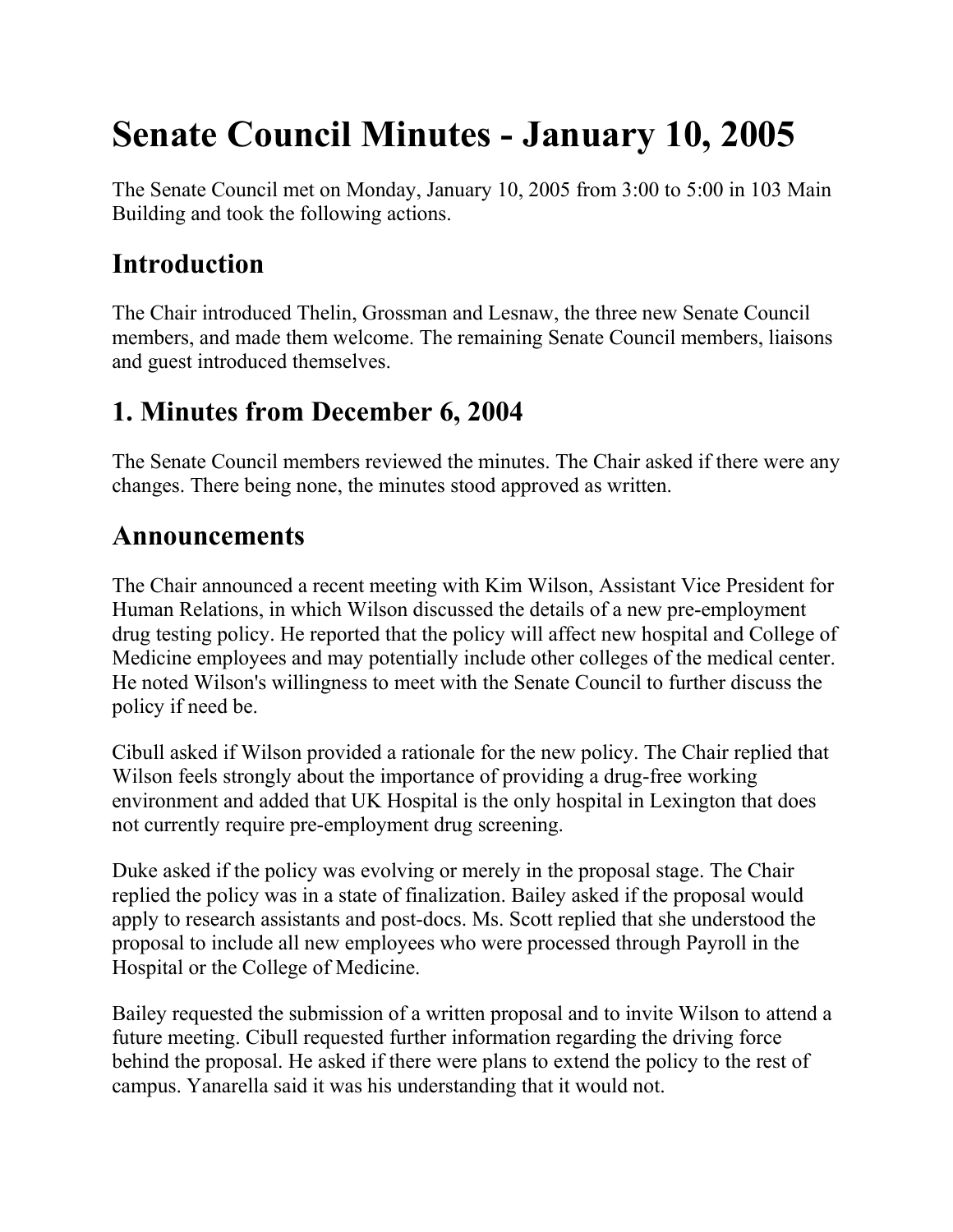The Chair expressed concern about a variety of issues, including test reliability, false positives, the location of the testing, confidentiality issues and privacy issues, among others. Cibull noted that drug testing is a reality in a variety of work situations and added that he would like more information about rationale. He added it would be beneficial to open the conversation about the proposed policy to a wider group, including potential new hires, in order to increase transparency and build trust in the proposal. He noted that he was in the College of Medicine and had not heard of the proposal until it was broached by the Chair. Duke added that the Chair's announcement was the first she had heard of the proposed policy as well.

Grossman wondered if the proposal had come forward in response to a situation that had arisen in the Hospital or College of Medicine. The Chair said the proposal was related to best hiring practices rather than any incident. Grossman wondered what sort of expense is associated with the proposed proposal. Cibull noted that if the proposal pertained to patient safety the cost may be irrelevant. Duke wondered if the lab staff at the hospital should be subject to the same sort of testing as those in patient care.

The Chair informed Dembo that Wilson may contact him in the future since Dentistry may begin talking about implementing the policy. Dembo expressed concern that the development of the policy did not seem very transparent and suggested that wide acceptance of the policy would be aided by improved communication. The Chair offered to invite Wilson to a future Senate Council meeting. Jones noted that the policy would have to come through the Senate Council as part of the mandatory advisory process for Human Resource policies that affects faculty employment.

## **2. Proposed Changes to AR's and GR's - presented by VP Ray**

- Proposal Overview [\(DOC\)](file://nemo.ad.uky.edu/senate/usc/files/Overview%20of%20Proposed%20Revision%20of%20AR%20II.doc)
- Proposed changes to the AR [\(DOC\)](file://nemo.ad.uky.edu/senate/usc/files/AR%20II-1.0-6%20FINAL%20DRAFT%204-30-04.doc)
- Proposed changes to the GR [\(DOC\)](file://nemo.ad.uky.edu/senate/usc/files/GR%20Redlined.doc)

The Chair introduced Ray and asked her to briefly review the portion of the proposal previously presented to the Senate Council for the benefit of the new members. Ray reviewed the portion of the proposal presented by VP Martin during a November Senate Council meeting. She added the need to change the regulations as to how academic, administrative and academic support units are reviewed in one AR as opposed to two, and noted that current AR's don't provide for the review of chief academic officers above the rank of Dean but below the rank of President. She noted that the proposed policy would incorporate all of the changes mentioned above.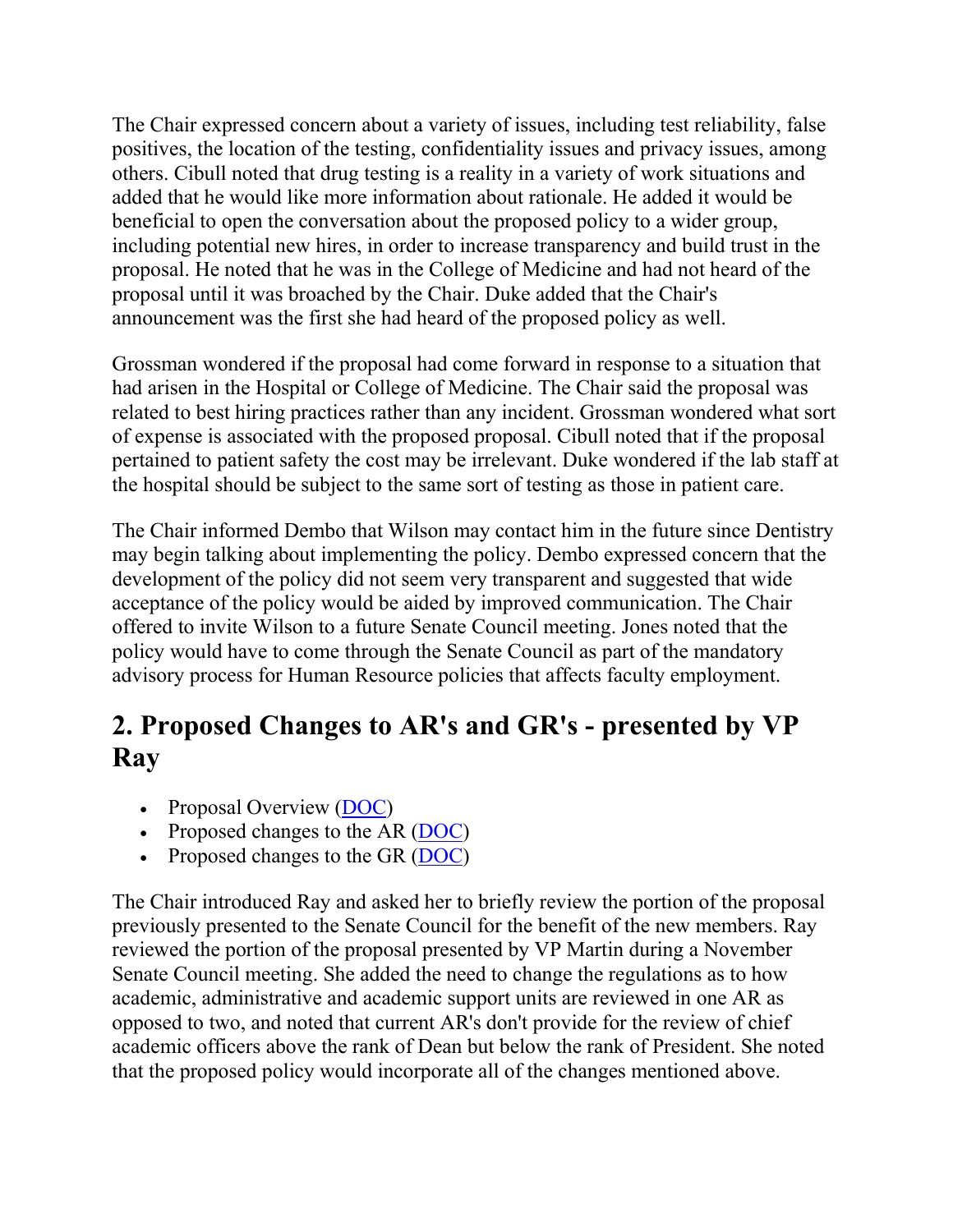Ray highlighted the proposed changes to the ARs and GR and asked the Senate Council members for feedback. A link to the proposals will be included as part of the minutes.

Bailey asked if the unit under review would have the opportunity to reject the review committee's recommendations or suggestions. Ray said there was a spot to note the acceptance or rejection of suggestions on the review form.

Various Senate Council members expressed concerns and suggestions about a variety of issues. They are summarized below:

- If the recommendations require funding and no funding is forthcoming from upper administration, what becomes of the recommendation? Should the review committee then be presented with another opportunity to make recommendations that don't require the allocation of additional resources? Or should the recommendations that have been agreed upon but that could not be enacted due to a shortage of resources be involved in the next periodic review?
- Item E on page 14 should include the wording "to address and respond" instead of just "to address" to help the wording seem more collaborative.
- The unit head's report in response to recommendations and suggestions should be included as part of the process such that if funding was requested and not granted the report should contain information about why funding was not provided. If no funding is provided, the unit should not be held responsible for failing to follow the review committee's recommendations.
- Some faculty may potentially have to wait up to seven years without being able to provide input on the performance of their Dean. To some Senate Council members that time period seems too long.
- The reviews of CAOs should be provided to a wider range of personnel than just the CAOs direct reports. Perhaps the Chair of the Senate Council or the appropriate designee should be present for the presentation of the evaluation results as well as the direct reports. Perhaps they should even be published.
- The policy should be amended to allow for faculty attendance at a review of the Deans in that faculty member's college.
- The policy should be amended to include language to allow initiation of a review of a CAO if a majority of the unit's members call for it.
- Another criticism of the policy is that it has few, if any, consequences for those administrators who chose to ignore the policy. The language should be amended to allow for consequences, such as reporting the offending party to the President's Office by VP Ray's office.
- The language should be adjusted to make clear that the committees should be selected from among the nominees forwarded from the Senate Council.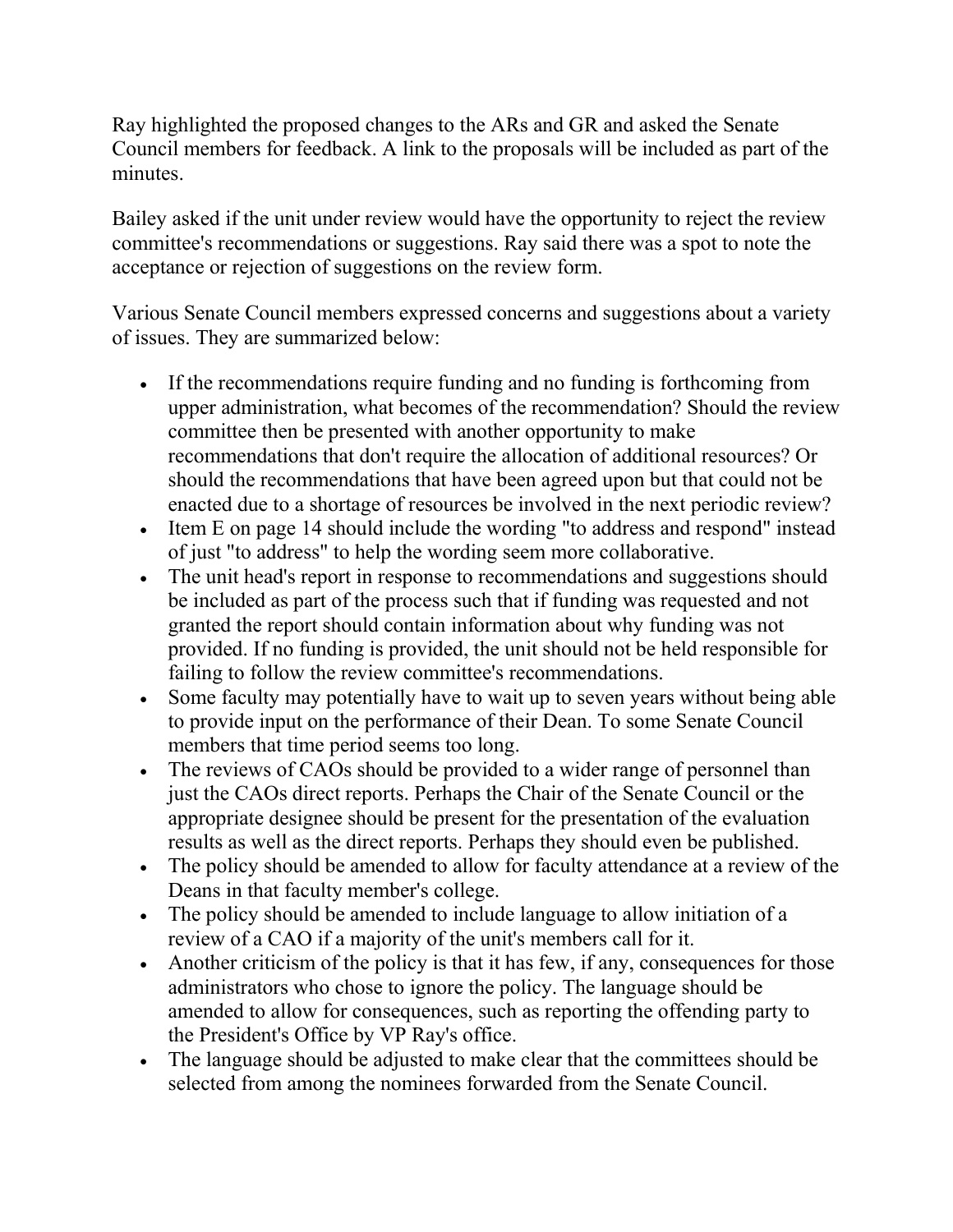• It seems unfair to some that faculty should have their course evaluation results made public while CAO evaluations are not published. Additionally, faculty are subject to review every two years for which extensive records must be kept and maintained. CAOs should be reviewed as often as faculty and should have to maintain records of those evaluations.

The issues raised by the Senate Council members will be distributed and reviewed via the listserv. After the Senate Council members agree that these are the primary issues of concern, the list will be forwarded to Ray.

# **3. Approval of Academic Calendars**

The Chair asked if there were any corrections to the seven calendars as forwarded by the Registrar's Office. Jones asked if there were any references to the Winter Intersession in the proposed calendars. The Chair replied that no such references were included. Kaalund made a motion to approve the calendars, which was seconded by Grabau. Tagavi noted a typo on the second page of the main calendar. Ms. Scott will notify the Registrar's Office.

There being no further discussion, a vote was taken. Nine Senate Council members voted in favor of the motion, which passed without dissent.

Kennedy explained that he and Moore met with the Provost earlier in the day. Kennedy reported that the Provost suggested forming a committee to examine possible changes to the academic calendar. Kennedy said the committee would examine a proposal that would eliminate the one-day Fall break and cause classes to begin on Monday during the Fall semester. The three days of instructional time that was gained could be used to add three days off during the week of Thanksgiving such that the entire week would be a University holiday. Kennedy made a motion to form the committee he proposed. Moore seconded the motion.

Tagavi suggested that if the start-date for Fall semester is changed to Monday then the Spring start-date should be changed to Monday as well so as not to confuse people. To the list of three items for committee consideration Tagavi asked to add number four: to consider potentially altering the Spring semester as well.

Grossman suggested that if extra days are gained earlier in the semester then those days should be used between the end of class work and beginning of final exams at the end of every semester to allow students time to study. He suggested that if a break were to be created it should be for the academic purpose of providing study time rather than the purpose of allowing more time for travel arrangements over the Thanksgiving break. He proposed to add number five: that a short break be created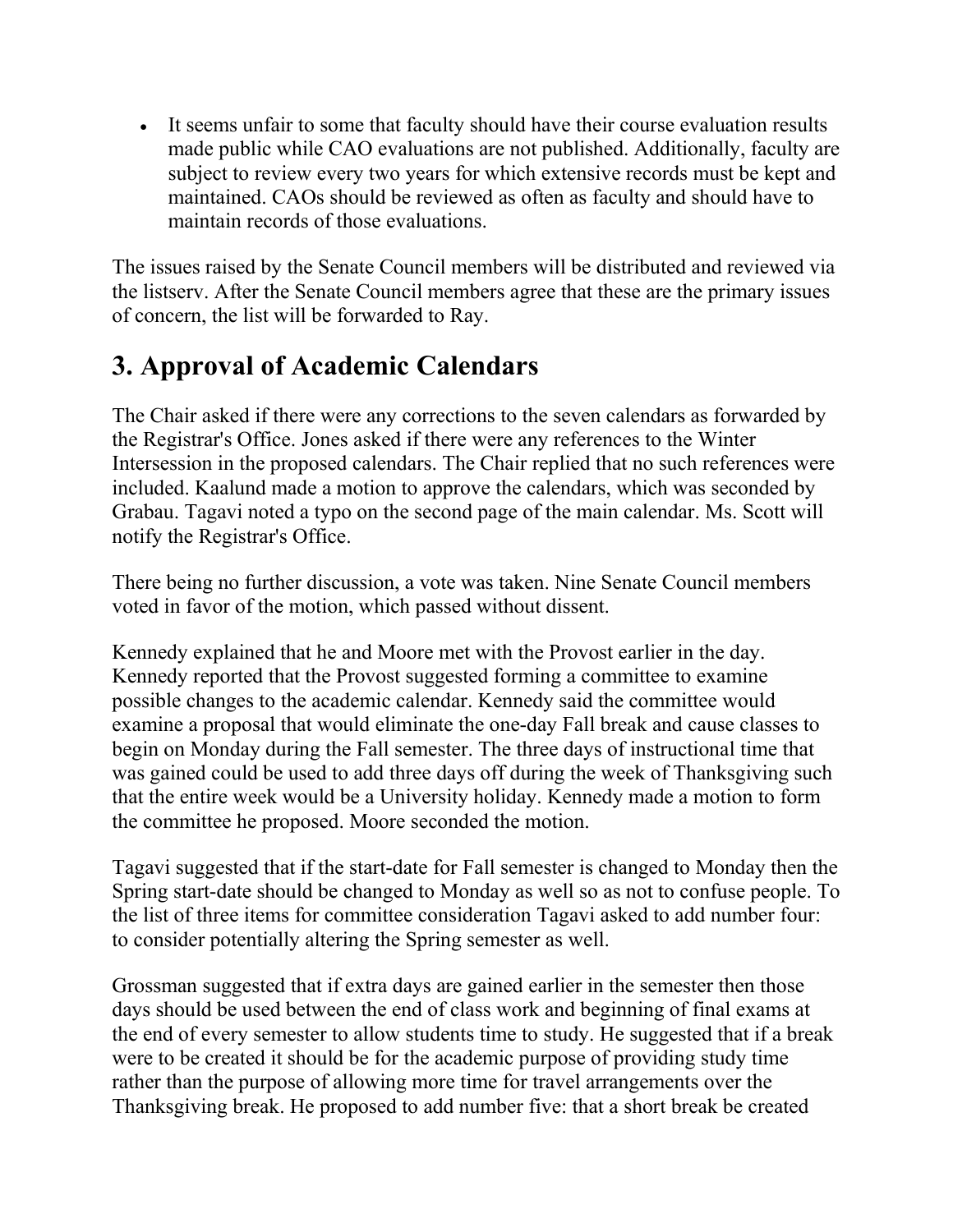between the last days of class and finals to allow for additional study time. Kennedy accepted the friendly amendments put forth by Tagavi and Grossman and Moore's second stood.

Dembo spoke in favor of adding a break at the end of the semester for study time and suggested that it might also lessen the number of complaints and questions received by the Ombud's office at the end of each semester regarding the nature of "dead week."

Grabau recommended a correction to Don Witt's title on the motion circulated by Kennedy. Kennedy agreed. Tagavi asked if Witt and Nietzel were going to be part of the committee. Kennedy said he thought of the two of them as consultants to the committee's deliberations. The Chair stressed that the committee's recommendation would come back through the Senate Council for consideration before going on to the Senate.

Dembo suggested that more than one student would be needed on the committee to ensure the student's perspective was heard. He noted that last time the issue was brought forward the Student Senate voted it down. The Chair reported the resignation of Odoi, which left Watt and Kaalund as possible student members from the Senate Council. Jones suggested selecting the committee's student membership from among the elected student Senators who sit on the University Senate.

There being no further discussion a vote was taken. Nine Senate Council members voted in favor of the motion, which passed without dissent.

## **4. USP External Review Committee Charge**

The Chair provided some brief background for the benefit of the new Senate Council members and asked for feedback.

Jones left the meeting at this point.

The Chair noted that the review committee was composed of faculty members who had been recommended by the Senate Council during the previous Fall semester. He said the committee would attempt to make recommendations that emanated from the USP Committee's self-study and to serve as the organization committee to coordinate activities and work with the Provost, Associate Provost of Undergraduate Education, the Dean of Arts and Sciences, the Senate Council and its Chair. The Chair reported having been asked by the Provost to draft the committee's charge using language that was appropriate and acceptable to the Senate Council in terms of its role in the review and disposition of the funds provided by the President to invigorate various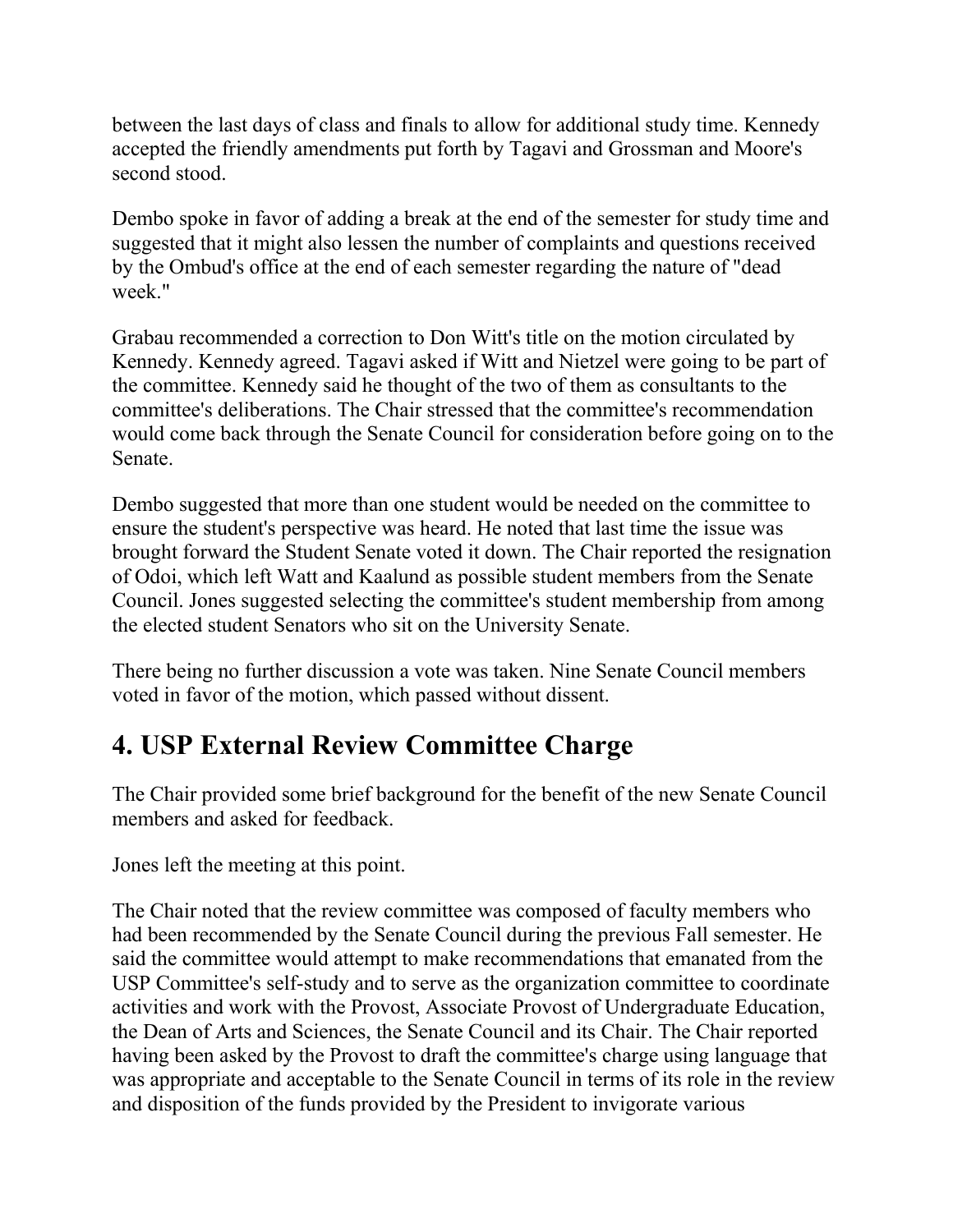undergraduate initiatives. He noted that since the funds will expire at the end of the fiscal year the committee was understandably anxious to receive its charge and begin its work. He added that the review committee will not duplicate the efforts of the ad hoc committee on Enrollment Management, chaired by Grabau. The Chair asked if the Senate Council members had any questions.

Grabau expressed concern that the two parts of the committee's mission seemed disparate and asked if they could coexist in one committee. The Chair said his intention was to eliminate duplication of effort among competing committees and for that reason he recommended combining the two missions into one committee.

Cibull asked for information regarding the committee's membership. The Chair replied the committee will be led by Alan DeSantis and provided a list of the committee's membership. Tagavi asked to whom the committee will make its recommendations. The Chair replied that the committee will make recommendations to the Provost who would then forward any ensuing proposals to the Senate Council.

Cibull suggested it was odd that the committee's budget was under the control of the Senate Council while the committee reported to the Provost. The Chair noted that the funds had been provided by the President to the Chair of the Senate Council and that he was now working in good faith with other administrators to ensure a collaborative process. He underlined that the idea of this proposed arrangement emerged his understanding of Senate Council members' expressed desire to be involved in oversight and distribution of these funds. Dembo suggested this may be an excellent chance for the Provost and the Senate Council to work together to determine which workable solutions should be considered and forwarded to the Senate for approval.

Grossman made a motion to approve the committee's charge. Kaalund seconded the motion. After further brief discussion a vote was taken in which seven Senate Council members voted in favor of the motion. There were none opposed and no abstentions. Tagavi did not cast a vote in any category. The motion passed.

Kennedy noted that the Provost expressed interest in continuing to meet with the Senate Council on a regular basis. Ms. Scott will investigate this availability.

The hour being late, the meeting adjourned at 5:20. Remaining agenda items will be addressed at a future meeting.

Respectfully submitted by [Ernie Yanarella,](mailto:ejyana@email.uky.edu) Chair